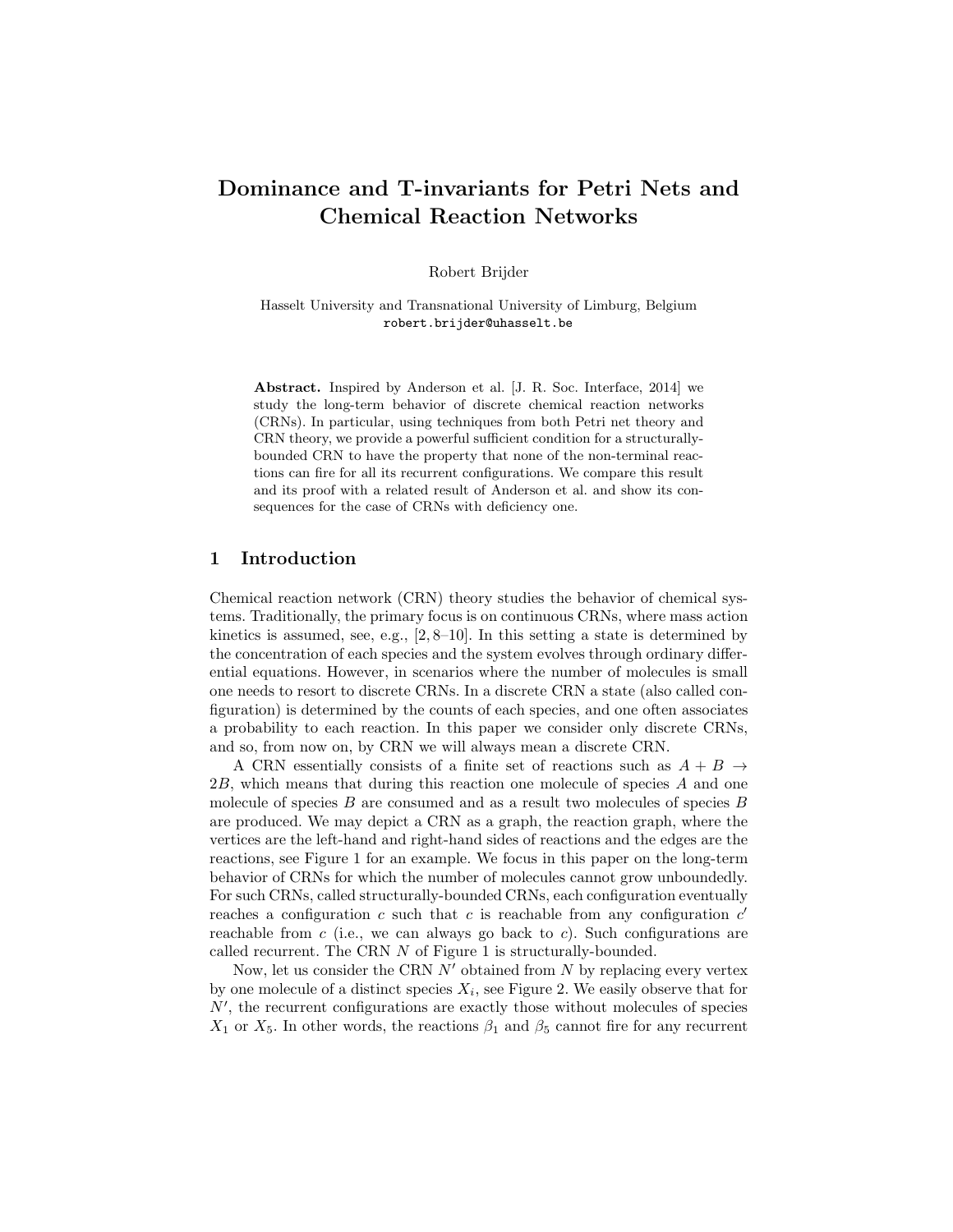2 Robert Brijder

$$
A + B \xrightarrow{\alpha_1} 2B \xrightarrow{\alpha_2} B + C \qquad B \xrightarrow{\alpha_5} A \xrightarrow{\alpha_6} D
$$

$$
\downarrow^{\alpha_3} 2C
$$

Fig. 1. The reaction graph of a CRN  $N$ .



Fig. 2. The reaction graph of the CRN  $N'$  obtained from  $N$  by introducing a distinct species  $X_i$  for each vertex.

configuration of  $N'$ . Notice that the reaction graph of  $N'$  has two stronglyconnected components without outgoing edges: one having the vertices  $X_2, X_3$ , and  $X_4$  and one having the vertices  $X_6$  and  $X_7$ . The reactions outside these two strongly-connected components are called non-terminal. Thus N′ has the property that none of the non-terminal reactions can fire for all its recurrent configurations. But what about the original CRN  $N$ ? The dynamics of  $N$  are clearly more involved since we can go, for example, from configuration  $A + B$ back to  $A + B$  by firing reaction  $\alpha_1$  followed by firing reaction  $\alpha_5$ .

The main result of this paper, cf. Theorem 1, is a sufficient condition for a structurally-bounded CRN to have the property that none of the non-terminal reactions can fire for all its recurrent configurations (we recall the notion of nonterminal reaction in Section 3). Those CRNs have relatively simple long-term behavior. The sufficient condition of Theorem 1 (when formulated in terms of socalled T-invariants in Corollary 2) is structural/syntactical and can be checked for many CRNs in a computationally-efficient way. Various non-trivial CRNs from the literature satisfy the sufficient condition of Theorem 1 (see, e.g., the CRNs given in [1]), and so it can make non-trivial predictions about the longterm behavior of those CRNs. In particular, the CRN N of Figure 1 satisfies the sufficient condition. Moreover, this result can also be used as a tool for engineering CRNs that perform deterministic computations (independent of the probabilities), such as in the computational model of [5]. Indeed, such CRNs generally require relatively simple long-term behavior which may be partially verified by Theorem 1.

Theorem 1 is inspired by the main technical result of [1] (which in turn was inspired by the main result of [16]), which provides another sufficient condition for the non-applicability of non-terminal reactions for recurrent configurations. However, there are a number of differences between both results. First, Theo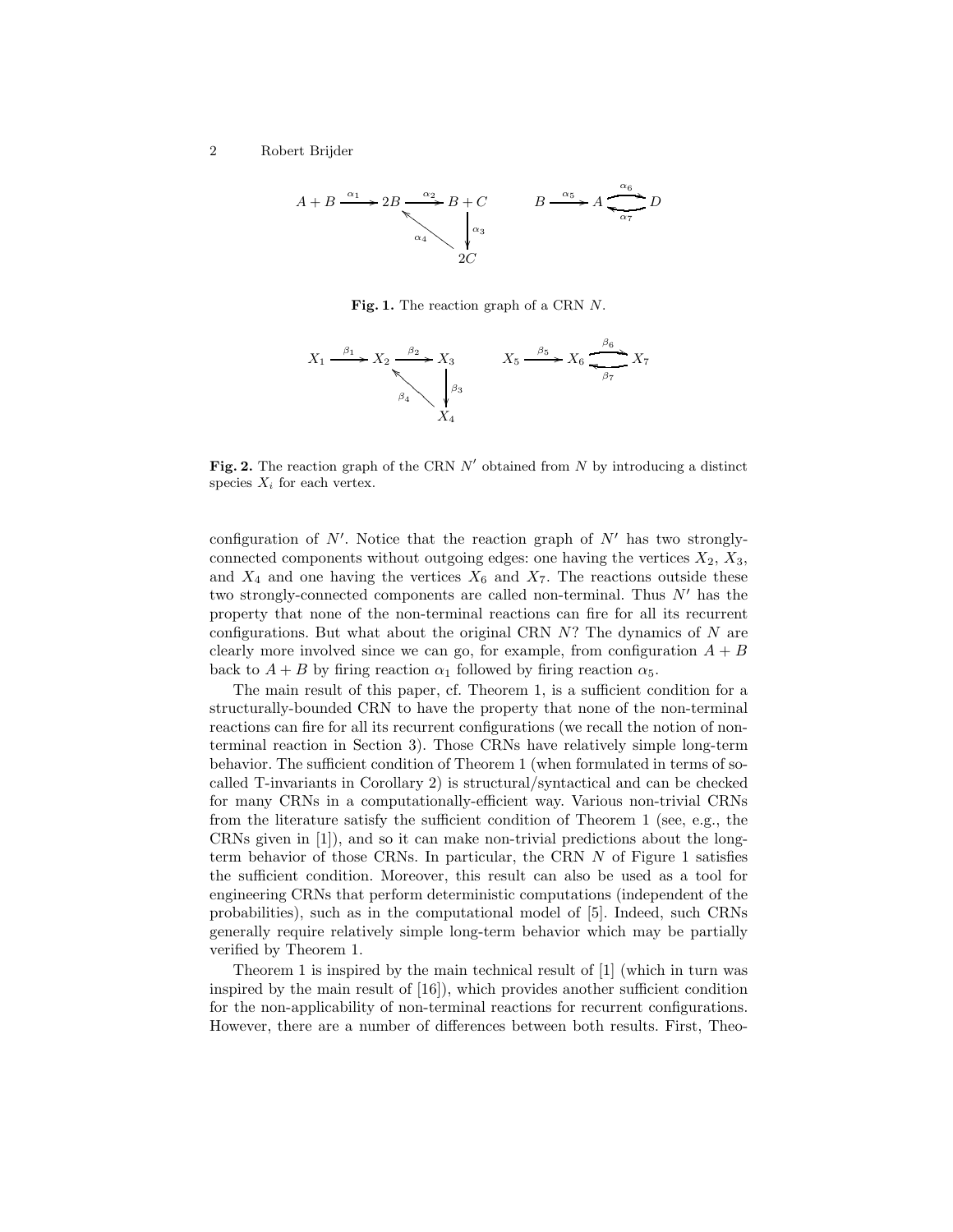rem 1 is derived in a basic combinatorial setting using notions from Petri net theory such as the notion of T-invariant, without considering stochastics. In contrast, the intricate proof of the main result of [1] is derived in a very different setting that uses non-trivial arguments from both mass action kinetics and stochastics. Secondly, we show examples where the main result of [1] is silent, while Theorem 1 makes a prediction. In fact, we conjecture that the main result of [1] is a special case of Theorem 1. We compare both results in detail in Section 4. While we focus in this paper on recurrent configurations of CRNs, we mention that the related concept of recurrent CRN has been investigated in [14].

While formulated in terms of CRNs, the results in this paper equally apply to Petri nets, which is a very well studied model of parallel computation, see, e.g., [15]. Using the "dictionary" provided for the reader with a Petri net background (see Subsection 2.2), it is straightforward to reformulate the results in this paper in terms of Petri nets.

Due to space constraints, proofs of the results are omitted and a corollary concerning CRNs of deficiency one is omitted. They can be found in the full version of this paper [4].

# 2 Standard graph and CRN/Petri net notions

## 2.1 Preliminaries

Let  $\mathbb{N} = \{0, 1, \ldots\}$ . Let X and Y be arbitrary sets. The set of vectors indexed by X with entries in Y (i.e., the set of functions  $\varphi: X \to Y$ ) is denoted by  $Y^X$ . For  $v, w \in \mathbb{N}^X$ , we write  $v \leq w$  if  $v(x) \leq w(x)$  for all  $x \in X$ . Moreover, we write  $v < w$  if  $v \leq w$  and  $v \neq w$ . The support of v, denoted by supp $(v)$ , is the set  ${x \in X \mid v(x) > 0}.$  For finite sets X and Y, a  $X \times Y$  matrix A is a matrix where the rows and columns are indexed by  $X$  and  $Y$ , respectively.

We consider digraphs  $G = (V, E, F)$  where V and E are finite sets of vertices and edges and  $F: E \to V^2$  assigns to each edge  $e \in E$  an ordered vertex pair  $(u, v)$ . We denote V by  $V(G)$  and E by  $E(G)$ . The *incidence matrix* of G is the  $V(G) \times E(G)$  matrix A where for  $e \in E$  with  $F(e) = (v, w)$  we have entries  $A(v, e) = -1, A(w, e) = 1, \text{ and } A(u, e) = 0 \text{ for all } u \in V \setminus \{v, w\} \text{ if } v \neq w,$ and  $A(u, e) = 0$  for all  $u \in V$  if  $v = w$ . The number of connected components of a digraph G is denoted by  $c(G)$ . It is well known that the rank  $r(A)$  of the incidence matrix A of a digraph G is equal to  $|V| - c(G)$  (where it does not matter over which field the rank is computed [13, Proposition 5.1.2]). From now on we let the field  $\mathbb Q$  of rational numbers be the field in which we compute.

A walk  $\pi$  in G is described by (particular) strings over E. Let  $\Phi(\pi)$  denote the Parikh image of  $\pi$ , i.e.,  $\Phi(\pi) \in \mathbb{N}^E$  where  $(\Phi(\tau))(e)$  is the number of occurrences of e in  $\pi$ . We write supp $(\pi) = \text{supp}(\Phi(\pi))$ , i.e., supp $(\pi)$  is the set of elements that occur in  $\pi$ . The vectors v of ker $(A) \cap \mathbb{N}^E$  describe the cycles of G, i.e., they describe the Parikh images of closed walks in G.

For convenience we identify a digraph G with its  $V(G) \times E(G)$  incidence matrix. Hence, we may for example speak of the rank  $r(G)$  of G. We say that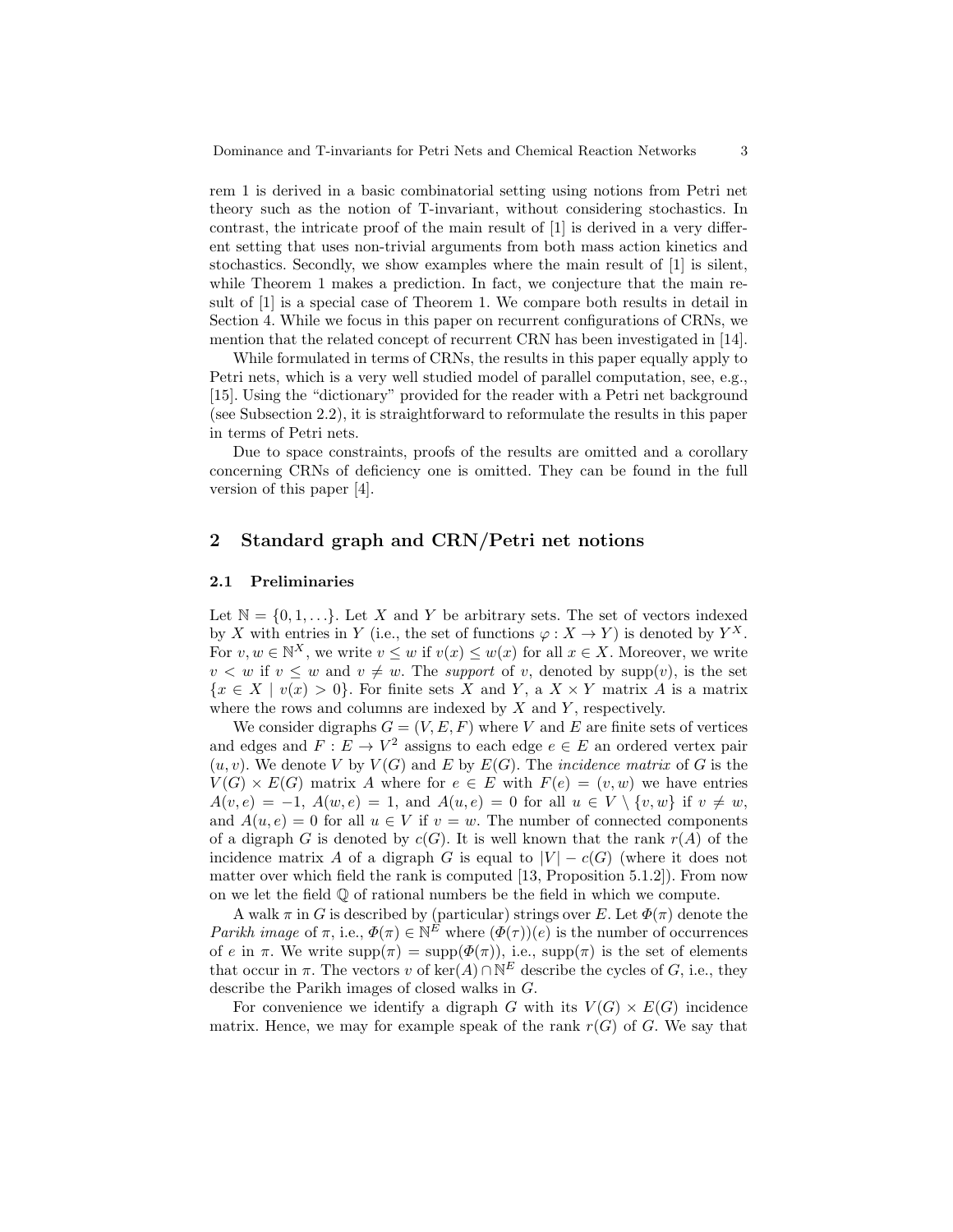$e \in E(G)$  is a *bridge* if e is not contained in any closed walk of G. The *induced* subgraph G' of G with respect to  $X \subseteq V(G)$  is the digraph  $G' = (X, E', F')$ where E' is the preimage of  $X^2$  under F and F' is the restriction of F to E'. A strongly connected component (SCC, for short) is an induced subgraph  $G'$  of G with respect to  $X \subseteq V(G)$  such that G' contains no bridge and X is largest (with respect to inclusion) with this property.

## 2.2 CRNs and Petri nets

We now recall the notion of a chemical reaction network.

**Definition 1.** A chemical reaction network (or CRN for short) N is a 3-tuple  $(S, R, F)$  where S and R are finite sets and F is a function that assigns to each  $r \in R$  an ordered pair  $F(r) = (v, w)$  where  $v, w \in \mathbb{N}^S$ . Vector v is denoted by in(r) and w by out(r).

The elements of  $S$  are called the *species* of  $N$ , the elements of  $R$  are called the reactions of N, and F is called the reaction function. For a reaction r,  $\text{in}(r)$  and  $out(r)$  are called the *reactant vector* and *product vector* of r, respectively.

It is common in the literature of CRNs to omit the function  $F$  and have  $R$ as a set of tuples  $(v, w)$ . However, this would not allow two different reactions to have the same reactant and product vectors (such situations are common in Petri net theory).

In CRN theory, it is common to write vectors in additive notation, so, e.g., if  $S = \{A, B, C\}$ , then  $A + 2B$  denotes the vector v with  $v(A) = 1$ ,  $v(B) = 2$ , and  $v(C) = 0$ .

Example 1. Consider the CRN  $N = (S, R, F)$  with  $S = \{A, B\}, R = \{a, b\},$  $F(a) = (A + B, 2B)$  and  $F(b) = (B, A)$ . This CRN is taken from [16] (see also [1]). This example is the running example of this section.

We now define a natural digraph for a CRN N, called the reaction graph of N. The name is from [11], and the concept is originally defined in [8].

**Definition 2.** Let  $N = (S, R, F)$  be a CRN. The reaction graph of N, denoted by  $\mathcal{R}_N$ , is the labeled digraph  $(V, R, F)$  with  $V = \{ \text{in}(r) \mid r \in R \} \cup \{ \text{out}(r) \mid r \in F \}$  $R$ .

Note that in the reaction graph each reactant and product vector becomes a single vertex. The vertices of the reaction graph are called *complexes*. The reaction graph of the CRN N of our running example (Example 1) is depicted in Figure 3.

$$
A + B \xrightarrow{a} 2B \qquad \qquad B \xrightarrow{b} A
$$

Fig. 3. The reaction graph of the CRN of Example 1.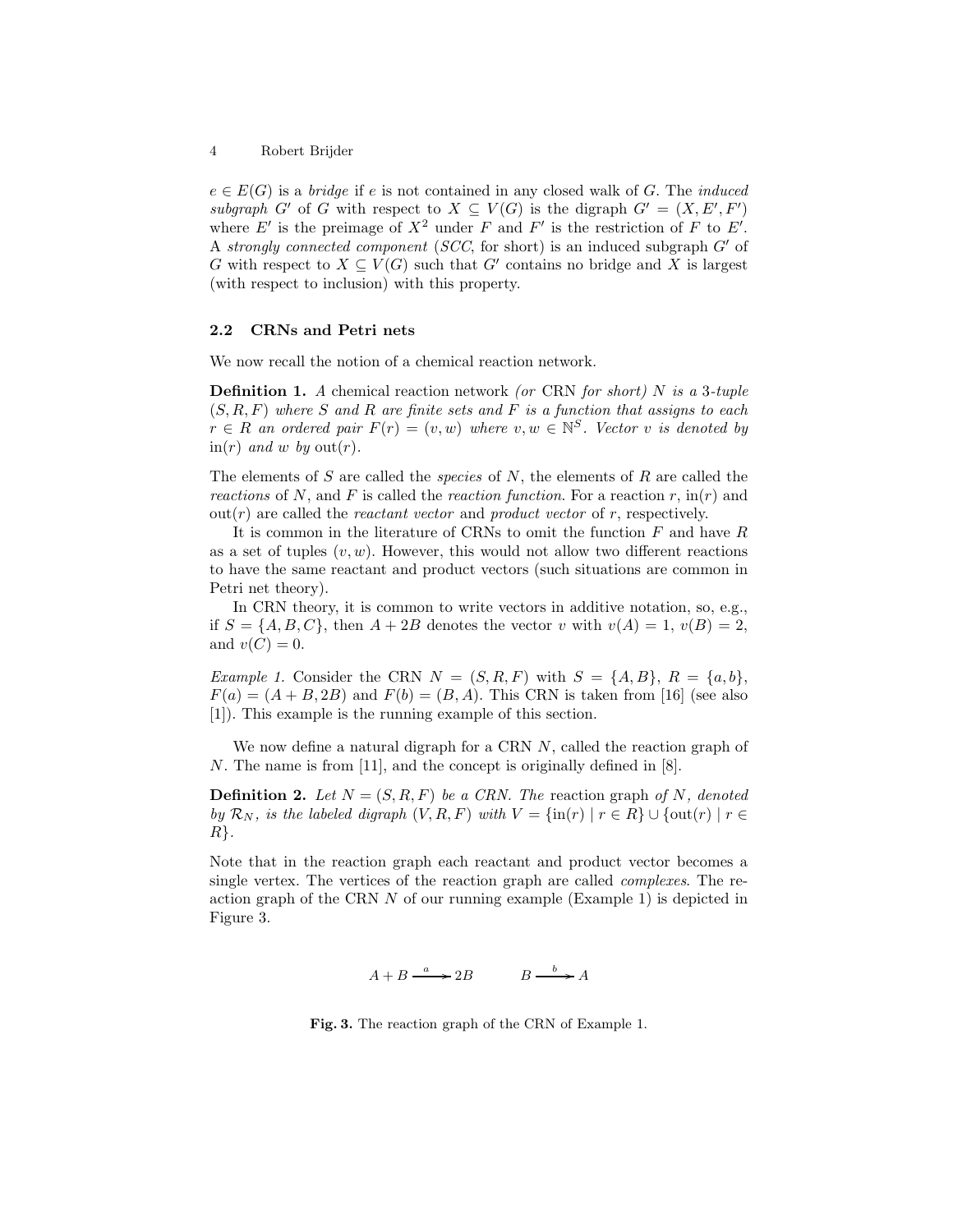A configuration c of N is a vector  $c \in \mathbb{N}^S$ . Let  $r \in R$ . We say that r can fire on c if  $\text{in}(r) \leq c$ . In this case we also write  $c \to^r c'$  where  $c' = c - \text{in}(r) + \text{out}(r)$ . Note that  $c'$  is a configuration as well. Moreover, we write  $c \to c'$  if  $c \to c'$  for some  $r \in R$ . For  $\tau \in R^*$  (as usual,  $R^*$  is Kleene star on R) we write  $c \to^{\tau} c'$  if  $c \to^{\tau_1} c_1 \cdots \to^{\tau_n} c'$  where  $\tau = \tau_1 \cdots \tau_n$  and  $\tau_i \in R$  for all  $i \in \{1, \ldots, n\}$ . The reflexive and transitive closure of the relation  $\rightarrow$  is denoted by  $\rightarrow^*$ . If  $c \rightarrow^* c'$ , then we say that  $c'$  is reachable from c. We say that a configuration c is recurrent if for all c' with  $c \to^* c'$  we have  $c' \to^* c$ . Note that if c is recurrent and  $c \to^* c'$ , then  $c'$  is recurrent.

*Example 2.* Consider again the running example. We have, e.g.,  $2A + B \rightarrow^{aabb}$  $2A+B$ . However,  $2A+B$  is not recurrent as  $2A+B \rightarrow^{b} 3A$  and in configuration  $3A$  no reaction can fire. In fact, the recurrent configurations of  $N$  are precisely those that do not contain any  $B$ . Indeed, assume c is recurrent. Then we can fire  $b$  until we obtain a configuration  $c'$  that does not contain any  $B$ . No reaction can fire for  $c'$  and so  $c = c'$  since c is recurrent.

The definition of a CRN is equivalent to that of a Petri net [15]. In a Petri Net, species are called *places* p, reactions are called *transitions*, and configurations are called markings. A Petri net is often depicted as a graph with two types of vertices, one type for the places and one for the transitions. The Petri net-style depiction of the running example is given in Figure 4. The round vertices are the places and the rectangular vertices are the transitions. We use in this paper several standard Petri net notions, which are recalled in the next subsection.



Fig. 4. The Petri net-style depiction of the running example.

## 2.3 P/T-invariants

The notions of this subsection are all taken from Petri net theory [15]. We first recall the notion of an incidence matrix of a CRN, which is not to be confused with the notion of an incidence matrix of a digraph (as recalled above). In fact, we will compare in the next subsection the incidence matrix of a CRN with the incidence matrix of its reaction graph.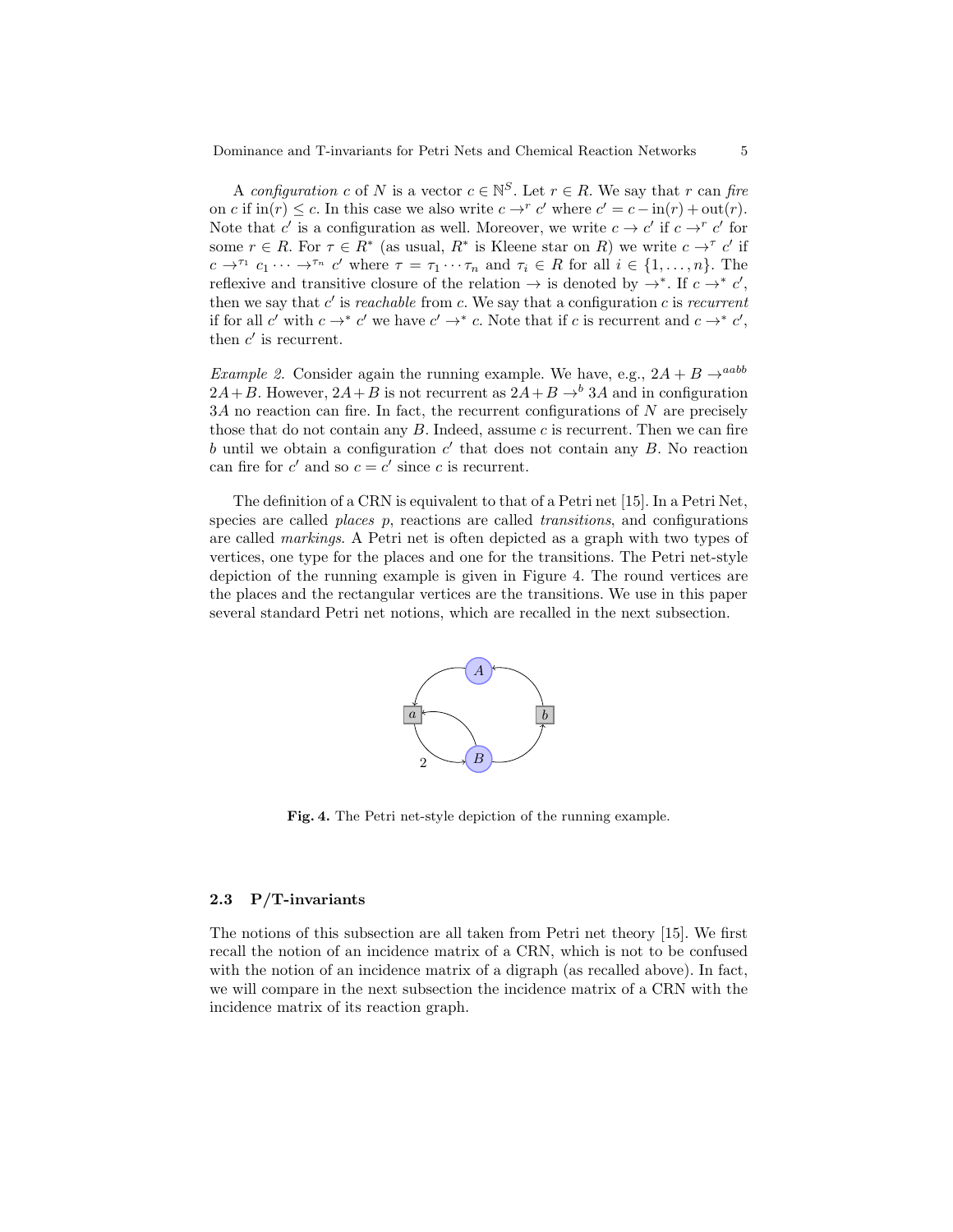**Definition 3.** For a CRN  $N = (S, R, F)$ , the incidence matrix of N, denoted by  $\mathcal{I}_N$ , is the  $S \times R$  matrix A where for each  $r \in R$  the column of A belonging to r is equal to  $\text{out}(r) - \text{in}(r)$ .

Example 3. Consider again the CRN N of the running example. Then

$$
\mathcal{I}_N = \frac{A}{B} \begin{pmatrix} -1 & 1 \\ 1 & -1 \end{pmatrix}.
$$

Note that if  $c \to^{\tau} c'$ , then  $c' = c + \mathcal{I}_N \Phi(\tau)$ , where  $\Phi(\tau)$  denotes again the Parikh image of  $\tau$ .

A  $v \in \mathbb{N}^S$  is called a *P*-invariant of N if  $v^T \mathcal{I}_N = 0$  (here 0 denotes a zero vector of suitable dimension indexed by R). Similarly,  $v \in \mathbb{N}^R$  is called a T*invariant* of N if  $\mathcal{I}_N v = 0$ , i.e.,  $v \in \text{ker}(\mathcal{I}_N)$ .<sup>1</sup> A P-invariant or T-invariant are also sometimes called P-semiflow and T-semiflow, respectively, in the literature. Observe that if  $c \to^{\tau} c'$ , then  $\Phi(\tau)$  is a T-invariant if and only if  $c' = c$ . A CRN N is called *conservative* if there is a P-invariant v such that  $\text{supp}(v) = S$ . Also, N is called *consistent* if there is a T-invariant v such that  $\text{supp}(v) = R$ .

A CRN N is said to be structurally bounded when for every configuration c, there is a  $k_c \in \mathbb{N}$  such that for each configuration  $c'$  with  $c \to^* c'$  we have that each entry of  $c'$  is at most  $k_c$ . Note that for a structurally-bounded CRN, the number of different configurations reachable from a given configuration is finite, and so for each configuration  $c$ , there is a recurrent configuration reachable from c. In this way, one often informally views the recurrent configurations as the possible states of the CRN in "the long term".

The following result is well known.

**Proposition 1** ([12]). Let N be a CRN. If N is conservative, then N is structurally bounded.

Example  $\downarrow$ . The CRN N of the running example is both conservative and consistent. Indeed, any  $v \in \mathbb{N}^S$  with  $v(A) = v(B) \ge 1$  is a P-invariant with  $supp(v) = S$ and any  $w \in \mathbb{N}^R$  with  $v(a) = v(b) \ge 1$  is T-invariant with  $\text{supp}(v) = R$ .

## 2.4 Deficiency

The notions that we recall in this subsection are originally from chemical reaction theory (and are less studied within Petri net theory).

Let  $N = (S, R, F)$  be a CRN and let  $V = \{ \text{in}(r) \mid r \in R \} \cup \{ \text{out}(r) \mid r \in R \}.$ We denote by  $\mathcal{Y}_N$  the  $S \times V$  matrix with for all  $s \in S$  and  $v \in V$ , entry  $\mathcal{Y}_N(s, v)$ is equal to  $v(s)$ .

The next lemma relates the incidence matrix  $\mathcal{I}_N$  of a CRN N with the incidence matrix of the reaction graph  $\mathcal{R}_N$  of N.

 $1$  The P and T in P/T-invariant are short for Place and Transition (from Petri net theory). We choose to use these well-known names instead of calling them "S-invariant" and "R-invariant" for Species and Reaction, respectively.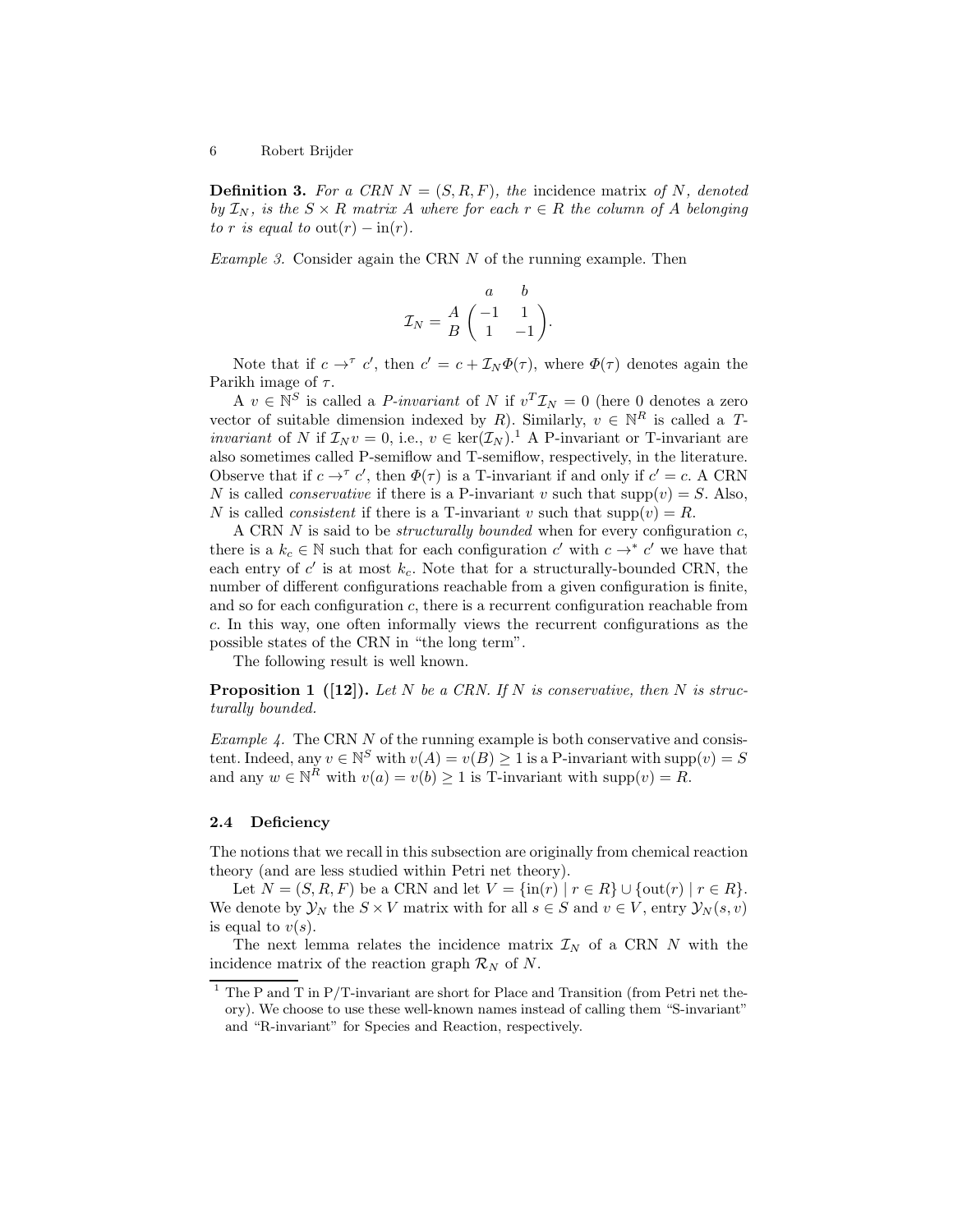**Lemma 1 (Section 6 of [9]).** Let  $N = (S, R, F)$  be a CRN. Then  $\mathcal{I}_N =$  $\mathcal{Y}_N \mathcal{R}_N$  .

In the above equality,  $\mathcal{R}_N$  denotes the incidence matrix  $\mathcal{R}_N$  and not the graph. As a corollary to Lemma 1, we have the following.

**Corollary 1** ([11]). Let  $N = (S, R, F)$  be a CRN. Then ker $(\mathcal{R}_N) \subseteq \text{ker}(\mathcal{I}_N)$ .

The vectors v of  $\ker(\mathcal{R}_N) \cap \mathbb{N}^R$ , which are T-invariants by Corollary 1, are called *closed* T-invariants [3]. Recall that the vectors v of ker $(\mathcal{R}_N) \cap \mathbb{N}^R$  describe the cycles of  $\mathcal{R}_N$ , and so for each closed T-invariant v of N, supp(v) does not contain any bridge of  $\mathcal{R}_N$ . Since each of the entries of a T-invariant is nonnegative, the linear space  $\ker(\mathcal{I}_N)$  does not necessarily have a basis consisting of only T-invariants, see Example 5 below.

The deficiency  $\delta(N)$  of a CRN N is  $r(\mathcal{R}_N) - r(\mathcal{I}_N)$ . By Corollary 1,  $\delta(N)$ is non-negative. Thus, one may view  $\delta(N)$  as a measure of the difference in dimensions between ker( $\mathcal{R}_N$ ) and ker( $\mathcal{I}_N$ ). The former is determined only by the structure of the reaction graph (ignoring the identity of the vertices), while the latter also incorporates the relations that rely on the identities of the vertices of the reaction graph.

Recall from Subsection 2.1 that  $r(\mathcal{R}_N) = |V(\mathcal{R}_N)| - c(\mathcal{R}_N)$ . Hence, we have  $\delta(N) = |V(\mathcal{R}_N)| - c(\mathcal{R}_N) - r(\mathcal{I}_N)$  [10,8]. Note that if  $\delta(N) = 0$ , then every T-invariant of N is closed and  $\ker(\mathcal{R}_N) = \ker(\mathcal{I}_N)$ .

$$
A + B \xrightarrow{a} 2B \qquad A \xrightarrow{b} B
$$

Fig. 5. The reaction graph of a CRN discussed in Example 5.

*Example 5.* In the running example, ker( $\mathcal{R}_N$ ) only contains the zero vector, while ker( $\mathcal{I}_N$ ) contains all scalar multiples of the vector w with  $w(a) = w(b) = 1$ . Thus ker( $\mathcal{I}_N$ ) has a basis consisting of only T-invariants. Moreover,  $\delta(N) = 1$ . Alternatively, the reaction graph  $\mathcal{R}_N$  has 4 vertices and 2 connected components and  $r(\mathcal{I}_N) = 1$ . Thus,  $\delta(N) = 4 - 2 - 1 = 1$ .

If we consider the CRN N' of Figure 5, then ker( $\mathcal{R}_{N'}$ ) also only contains the zero vector, while ker( $\mathcal{I}_{N'}$ ) contains all scalar multiples of the vector w with  $w(a) = -w(b) = 1$ . Again,  $\delta(N') = 1$ , however the only T-invariant of ker $(\mathcal{I}_{N'})$ is the zero vector.

## 3 Dominance and non-closed T-invariants

Note that there is a natural partial order for the set of SCCs of a graph: for SCCs X and Y, we have  $X \preccurlyeq Y$  if there is a path from a vertex of Y to a vertex of X. We now consider a different partial order, denoted by  $\leq_d$ , for the SCCs of a reaction graph of a CRN.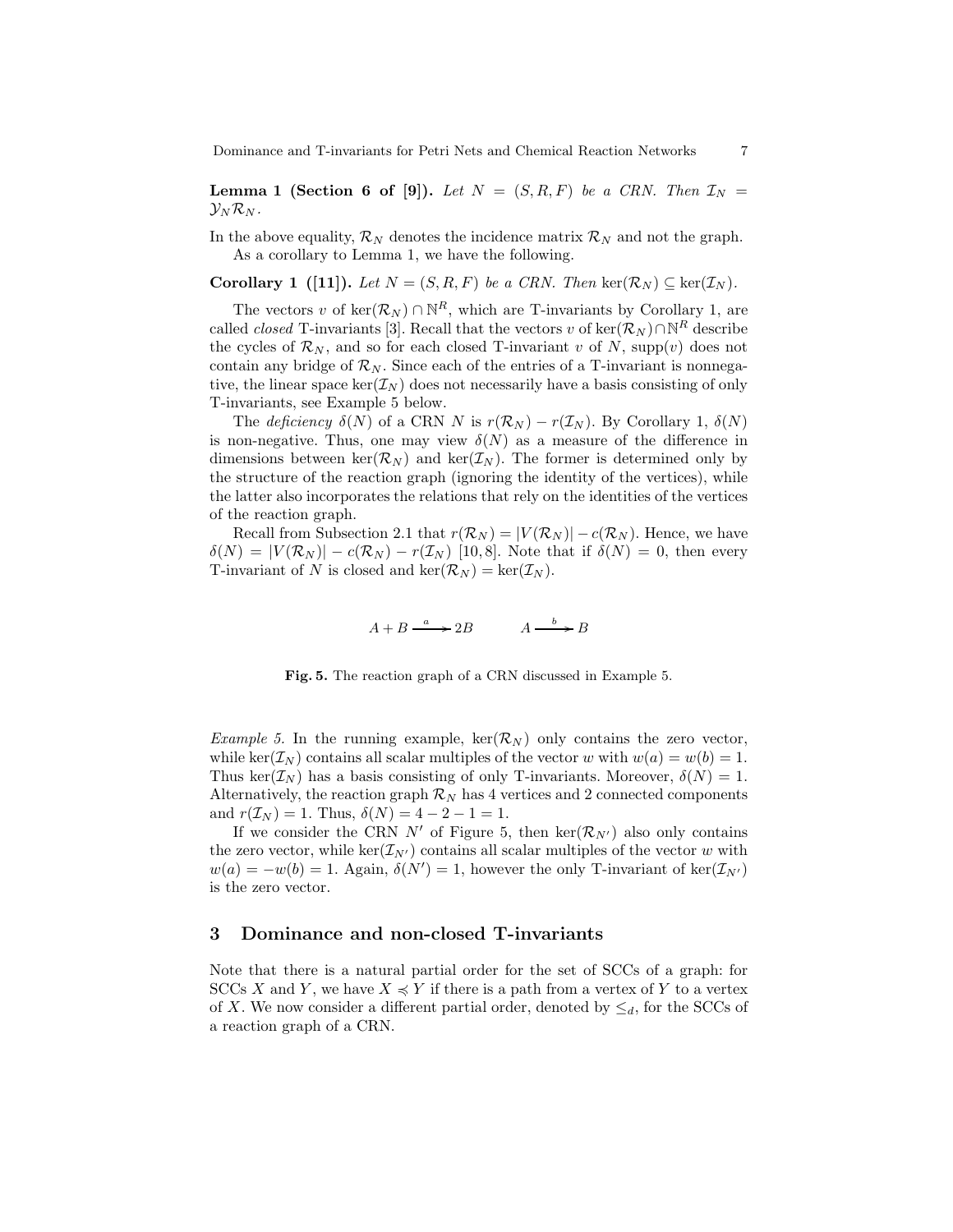#### 8 Robert Brijder

Let N be a CRN. For SCCs X and Y of  $\mathcal{R}_N$  we write  $X \leq_d Y$  if there are vertices x of X and y of Y such that  $x \leq y$ .

**Lemma 2.** Let  $N = (S, R, F)$  be a structurally-bounded CRN. Then the  $\leq_d$ relation between SCCs of  $\mathcal{R}_N$  is a partial order.

For SCCs X and Y we write  $X \leq_d Y$  if  $X \leq_d Y$  and  $X \neq Y$ . We say that X dominates Y when  $X \leq_d Y$ . For a set S of SCCs, we let  $\min_{\leq_d} (S) \subseteq S$  be the set of elements of S that are minimal with respect to the  $\leq_d$  relation among all the elements of  $S$ .

Let us define for a SCC X of  $\mathcal{R}_N$ ,  $out(X) = \{r \in E(\mathcal{R}_N) \mid in(r) \in$  $V(X)$ , out(r)  $\notin V(X)$ . We call X terminal if out(X) = Ø. We call a reaction r (complex x, resp.) terminal if  $r \in E(X)$  ( $x \in V(X)$ , resp.) for some terminal SCC X of  $\mathcal{R}_N$ .

We will consider the minimal set  $X$  of non-terminal SCCs that dominates all other non-terminal SCCs. In other words, if we let  $\mathcal N$  be the set of non-terminal SCCs, then  $\mathcal{X} = \min_{\leq d} (\mathcal{N}).$ 

Let B be the set of bridges of  $\mathcal{R}_N$ . The *exit set* of a set S of non-terminal SCCs, is a set  $Z \subseteq B$  with both  $|Z| = |\mathcal{S}|$  and  $|Z \cap \text{out}(X)| = 1$  for all  $X \in \mathcal{S}$ . In other words, Z contains exactly one bridge of out $(X)$  for each  $X \in \mathcal{S}$ .

Assuming the existence of a non-terminal reaction that can fire for some recurrent configuration c, the main result of this paper ensures the existence of certain sequences  $\tau$  with  $c' \rightarrow^{\tau} c'$  for some configuration  $c'$  reachable from c. For each exit set Z, there exists such a  $\tau$  that avoids all bridges outside Z and, at the same time, uses the bridges of  $Z$  whenever possible. As a consequence, each of the sequences  $\tau$  corresponds to a T-invariant  $v = \Phi(\tau)$  that have zero entries for the bridges outside Z and nonzero entries for some of the bridges inside Z. We will show that for various CRNs this necessary condition allows one to show that only terminal reactions can fire for all its recurrent configurations.

The proof idea is the following. Let us start with a recurrent configuration c. While traversing the configuration space by applying reactions starting from  $c$ , we need never choose a bridge of  $\mathcal{R}_N$  going out of a SCC X that is dominated by some Y (i.e.,  $Y \leq_d X$ ). Indeed, if  $x \in V(X)$  and  $y \in V(Y)$  with  $y < x$ , then we may walk inside X to x and  $y < x$  implies that any reaction r with  $\text{in}(r) = y$ can fire for x. In this way we also avoid taking a reaction r' with  $\text{in}(r') = x$ . Moreover, walking out of  $Y$  can be done by taking any of the bridges. We choose the one from the exit set Z. Now, eventually, our path inside  $\mathcal{R}_N$  will lead to a terminal vertex. However, since  $c$  is recurrent, we can go back to  $c$ . If a nonterminal reaction can fire for  $c$ , then this means that we can iterate this process (walking along bridges, etc.). Structural boundedness finally ensures that the configuration space is finite and so, we must eventually repeat a configuration that closes the "circuit".

We are now ready to formulate the main result of this paper.

**Theorem 1.** Let  $N = (S, R, F)$  be a structurally-bounded CRN, and let  $\mathcal{X} =$  $\min_{\le d}({\cal N}),$  where  ${\cal N}$  is the set of non-terminal SCCs of  ${\cal R}_N.$  Let B be the set of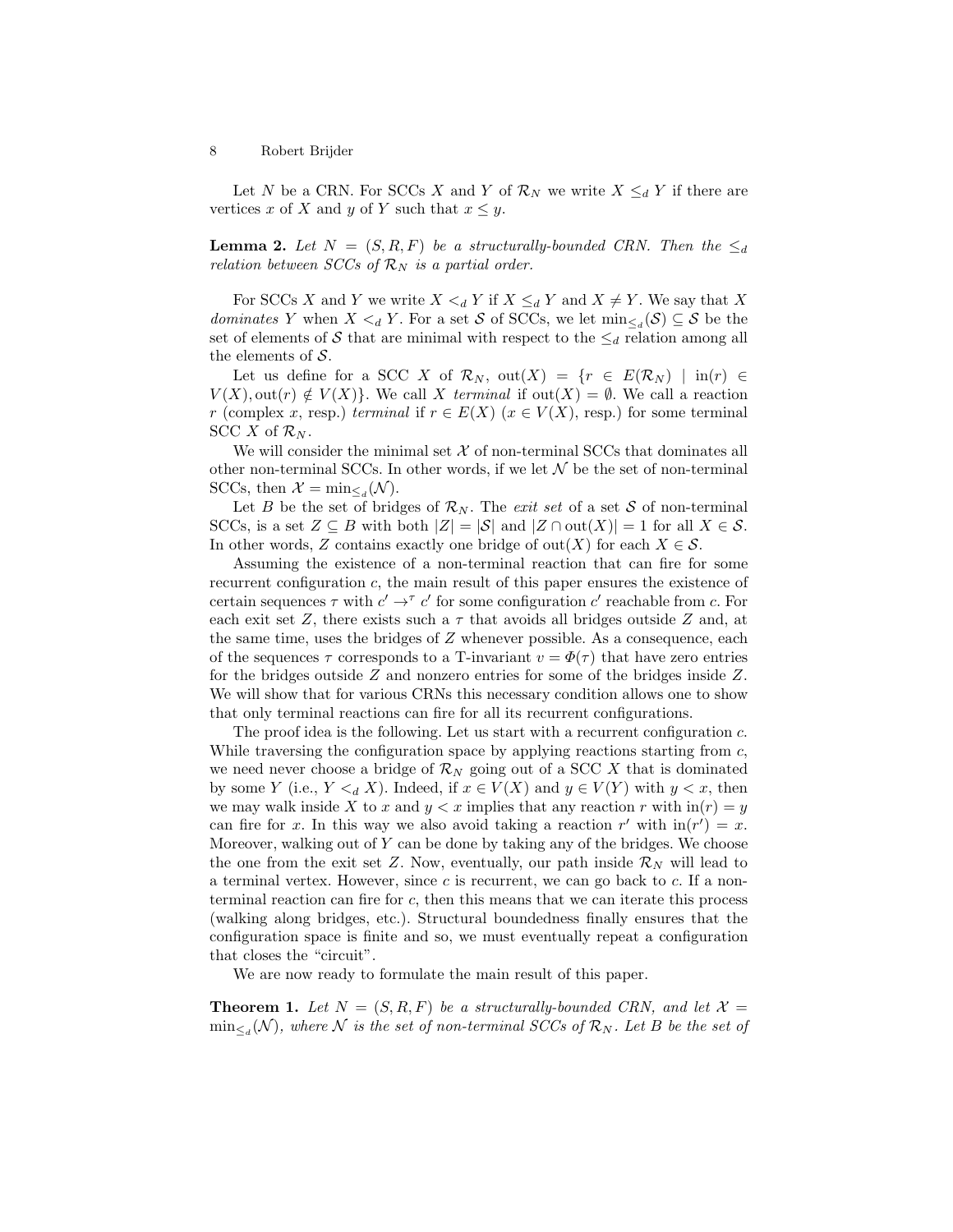bridges of  $\mathcal{R}_N$ . Let L be the set of all non-terminal reactions r of  $\mathcal{R}_N$  such that there is a non-terminal reaction r' of  $\mathcal{R}_N$  with  $\text{in}(r') < \text{in}(r)$ .

If some non-terminal reaction can fire for some recurrent configuration c, then for each exit set Z of X, there is  $a \tau \in R^*$  such that

1.  $\tau$  contains no reactions from  $(B \setminus Z) \cup L$ ,

2.  $\tau = \pi_1 \sigma_1 \cdots \pi_n \sigma_n$  where each  $\pi_i$  is a path in  $\mathcal{R}_N$  from a non-terminal vertex

to a terminal vertex and each  $\sigma_i$  is a sequence of terminal reactions, and 3.  $c' \rightarrow^{\tau} c'$  for some recurrent configuration  $c'$  reachable from c.

> $A \xrightarrow{a} E$  $\stackrel{a}{\longrightarrow} E \qquad C \stackrel{b}{\longrightarrow} D \qquad E + D \stackrel{d}{\longrightarrow} A + C$

We illustrate Theorem 1 through a couple of examples.

Example 6. Consider the CRN N of Figure 6. It is easy to verify that  $c = A+C$ is a recurrent configuration. Moreover, there is a non-terminal reaction  $r$  that can fire for this configuration (take  $r = a$  or  $r = b$ ). Note that there is only one exit set Z for X, which is  $Z = B = \{a, b, d\}$ . By Theorem 1, there is a  $\tau \in R^*$ such that (1)  $\tau$  contains no reactions from  $(B\setminus Z)\cup L$ , (2)  $\tau$  is a sequence of paths, each going to a terminal vertex, and (3)  $c' \rightarrow^{\tau} c'$  for some recurrent configuration c' reachable from c. Indeed, we can choose, e.g.,  $\tau = abd$  and  $c' = A + C$ .

$$
A + C \xrightarrow{a} E + C \qquad E + D \xrightarrow{b} A + D
$$

Fig. 7. The reaction graph of the CRN of Example 7.

We now give another example.

Example 7. Consider the CRN N of Figure 7. It is easy to verify that  $c =$  $A+C+D$  is a recurrent configuration. Moreover, there is a non-terminal reaction r that can fire for this configuration (take  $r = a$ ). We have that  $Z = B = \{a, b\}$ is the unique exit set Z for X. We notice that  $\tau = ab$  and  $c' = A + C + D$  satisfy the conditions of Theorem 1. Indeed, we have  $\tau = \tau_1 \sigma_1 \tau_2 \sigma_2$  with  $\tau_1 = a, \sigma_1 = \epsilon$ (the empty string),  $\tau_2 = b$ , and  $\sigma_2 = \epsilon$ . Note that if N contained the additional reaction  $A + D \rightarrow^d E + D$ , then  $\tau = ab$  and  $c' = A + C + D$  would again satisfy the conditions of Theorem 1, where  $\tau = \tau_1 \sigma_1$  with  $\tau_1 = a$  and  $\sigma_1 = b$ .

Considering the non-closed T-invariant  $v = \Phi(\tau)$  with  $\tau$  from Theorem 1, we have the following corollary to Theorem 1. Note that Condition 2 of Theorem 1 implies that supp(v) contains a bridge, and therefore  $v(z) \neq 0$  for some  $z \in Z$ .

Fig. 6. The reaction graph of the CRN of Example 6.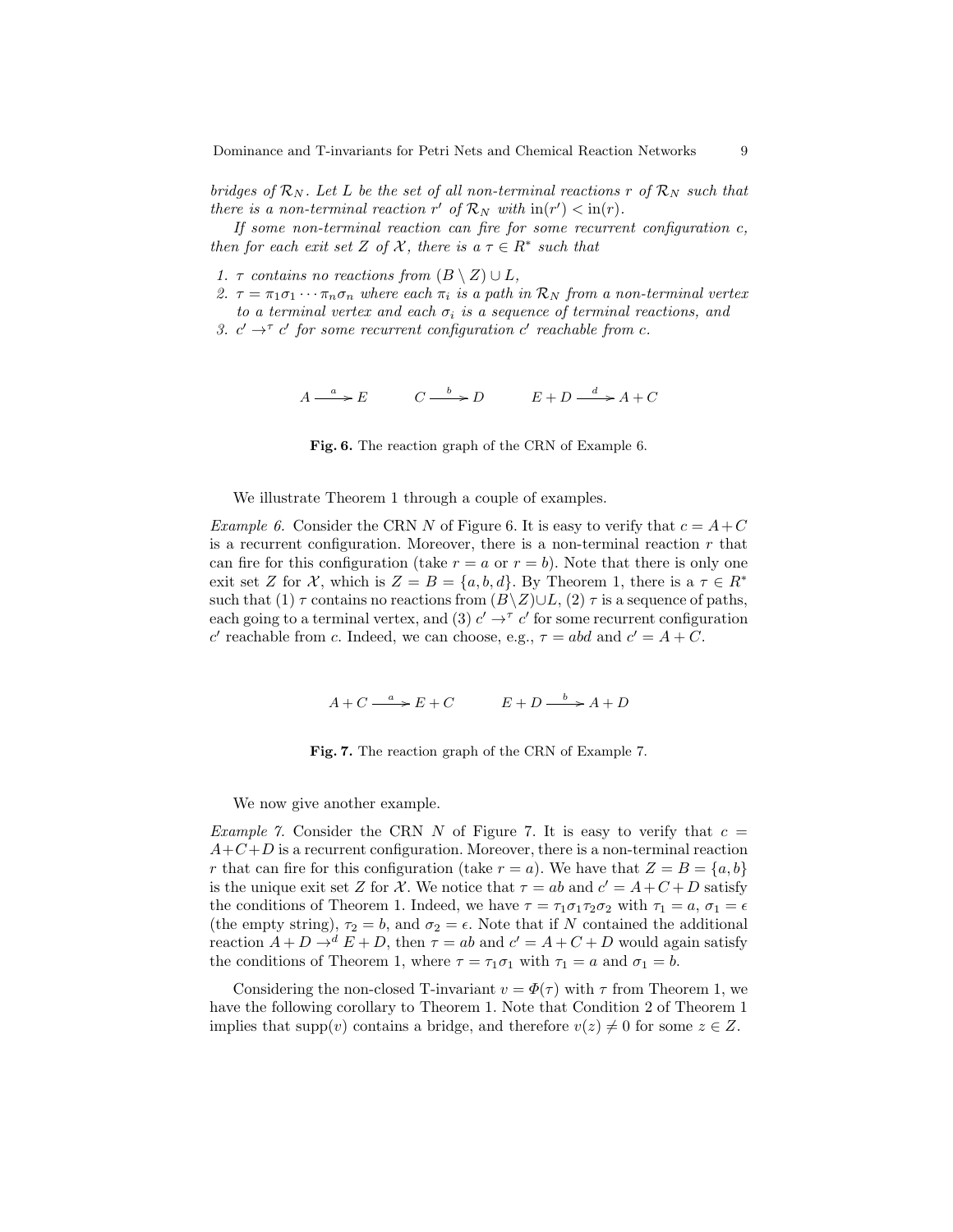10 Robert Brijder

**Corollary 2.** Let  $N$ ,  $\mathcal{X}$ ,  $B$ , and  $L$  be as in Theorem 1.

Assume there is an exit set  $Z$  of  $\mathcal X$  such that there is no non-closed Tinvariant v with (1)  $v(x) = 0$  for all  $x \in (B \setminus Z) \cup L$  and (2)  $v(z) \neq 0$  for some  $z \in Z$ .

Then no non-terminal reaction can fire for any recurrent configuration of N.

We remark that, in view of Theorem 1, Corollary 2 can be strengthened by replacing the condition  $v(z) \neq 0$  for some  $z \in Z$  with the stronger (but more involved) condition that says that the (occurrences of the) non-terminal reactions of  $v$  form a set of paths where each path ends in a terminal vertex.

Note that since closed  $T$ -invariants  $v$  cannot contain bridges, we may without loss of generality remove the condition that  $v$  is "non-closed" in Corollary 2.

We use Corollary 2 to determine whether no non-terminal reaction can fire for any recurrent configuration of a CRN. While non-closed T-invariants have a central role in Corollary 2, curiously, this notion from [3] has been given only modest attention in both the Petri net theory and the CRN theory.

For a given exit set  $Z$  of  $X$ , one can verify using linear programming in polynomial time whether or not there is a non-closed  $T$ -invariant  $v$  with the properties of Corollary 2. While in general there may be an exponential number of exit sets (exponential in the number of reactions) to check, in many cases the number of exit sets is severely constraint and in these cases the sufficient condition of Corollary 2 is computationally efficient.

$$
A \xrightarrow{a} J \xrightarrow{c} C \xrightarrow{e} D \qquad D + E \xrightarrow{f} J + H
$$
  

$$
A + H \xrightarrow{g} A + E \qquad C + H \xrightarrow{h} C + E
$$

Fig. 8. The reaction graph of the CRN of Example 8.

We now give some examples to illustrate Corollary 2.

*Example 8.* Consider the CRN N of Figure 8. This CRN is a simplification of a CRN from biology studied in [16] (see also [1]). We have

$$
\mathcal{I}_N = \begin{pmatrix}\na & b & c & d & e & f & g & h \\
A & -1 & 1 & 0 & 0 & 0 & 0 & 0 & 0 \\
J & 1 & -1 & -1 & 1 & 0 & 1 & 0 & 0 \\
0 & 0 & 1 & -1 & -1 & 0 & 0 & 0 \\
0 & 0 & 0 & 0 & 1 & -1 & 0 & 0 \\
E & 0 & 0 & 0 & 0 & 0 & -1 & 1 & 1 \\
H & 0 & 0 & 0 & 0 & 0 & 1 & -1 & -1\n\end{pmatrix}
$$

.

It is easy to verify that the sum of the rows of  $\mathcal{I}_N$  is the zero vector and so N is conservative. Consequently, N is structurally bounded. It turns out that  $\ker(\mathcal{I}_N)$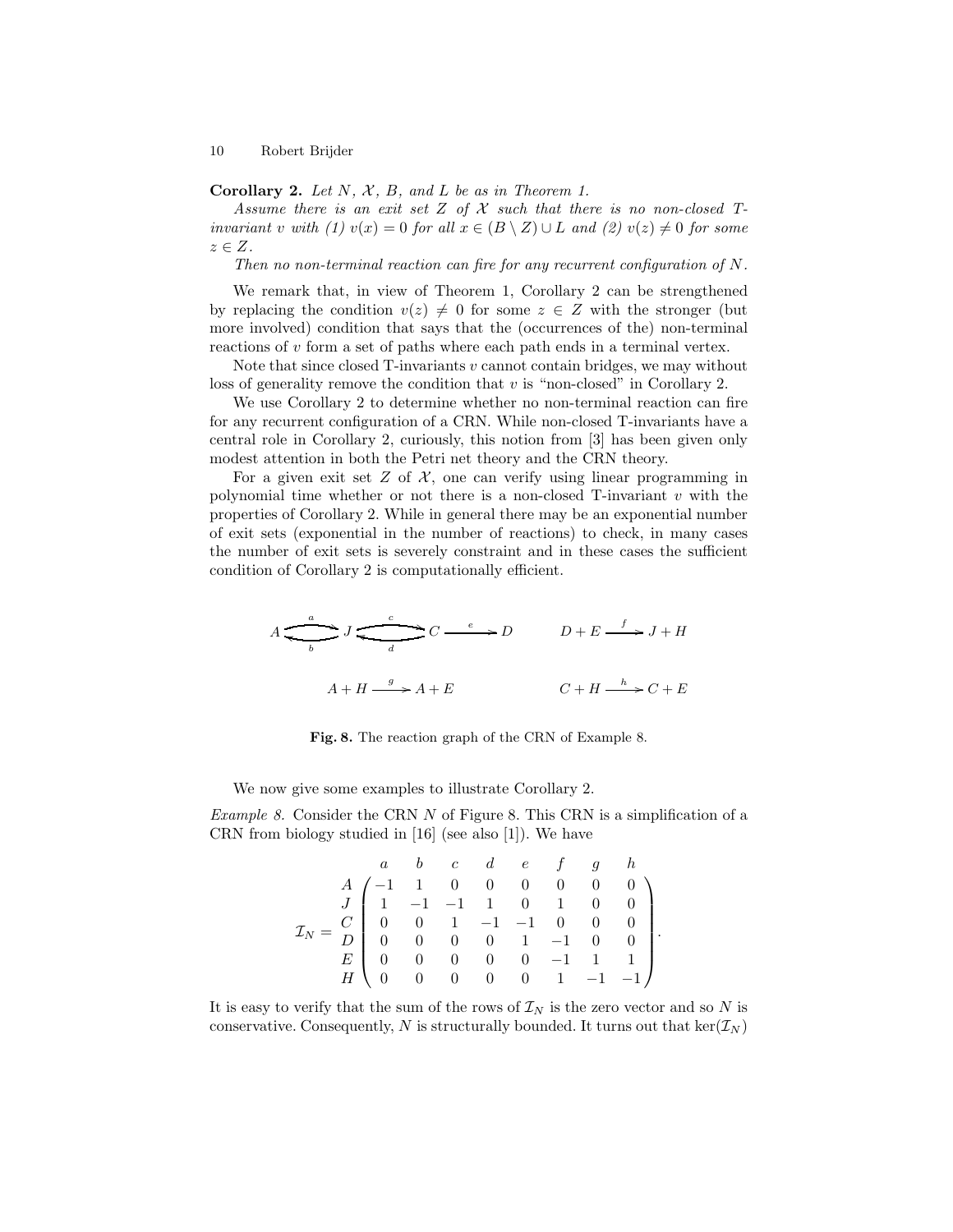is of dimension 4 and is spanned by T-invariants. In fact, one can verify that  $\ker(\mathcal{I}_N)$  is spanned by the two closed T-invariants  $w_1 = \Phi(ab)$  and  $w_2 = \Phi(cd)$ together with the two non-closed T-invariants  $v_1 = \Phi(g f c e)$  and  $v_2 = \Phi(h f c e)$ . We remark that  $A+H+D \rightarrow^{g fce} A+H+D$  and  $C+H+D \rightarrow^{h fce} C+H+D$ . Thus  $\delta(N) = 2$ . Note that  $B = \{e, f, g, h\}$  is the set of bridges of  $\mathcal{R}_N$ . Let X be the set of non-terminal SCCs of  $\mathcal{R}_N$  that are minimal with respect to  $\leq_d$ . We notice that  $Z = \{e, f\}$  is the only exit set of X. Also  $L = \{g, h\}$ . Now, the non-closed T-invariants  $v_1$  and  $v_2$  are witnesses that there is no non-closed T-invariant v with both (1)  $v(g) = v(h) = 0$  (note that  $(B \setminus Z) \cup L = \{g, h\}$ ) and (2) either  $v(e)$  or  $v(f)$  nonzero. By Corollary 2, for every recurrent configuration no non-terminal reaction can fire. Since every reaction is non-terminal, for every recurrent configuration no reaction can fire.

$$
A + B \xrightarrow{a} 2B \qquad B + C \xrightarrow{b} A + C
$$

Fig. 9. The reaction graph of the CRN of Example 9.

The next example shows that the converse of Theorem 1 does not hold.

Example 9. Consider the CRN N of Figure 9. We show that no reaction can fire for any recurrent configuration of  $N$ . Let c be a recurrent configuration. If c does not contain any  $C$ , then we can fire reaction  $a$  until we obtain a configuration c' for which no more reactions can fire. Since c is recurrent,  $c = c'$  and we are done. If c contains at least one  $C$ , then we can apply reaction b until we obtain a configuration  $c''$  with only A's and C's. Hence no reaction can fire for  $c''$ . Since c is recurrent, we have  $c = c''$  and we are done.

However, for  $c = A + B + C$  we have  $c \to^{\tau} c$  with  $\tau = ab$ . We notice that  $Z = \{a, b\}$  is the only exit set of X and  $(B \setminus Z) \cup L = \emptyset$ . Thus  $\tau$  trivially contains no reactions from  $(B \setminus Z) \cup L$  and  $\tau = \pi_1 \pi_2$  with paths  $\pi_1 = a$  and  $\pi_2 = b$  in  $\mathcal{R}_N$ from non-terminal vertices to terminal vertices. This shows that the converse of Theorem 1 does not hold.

We remark that if we remove species  $C$  from reaction  $b$  (in this way obtaining the running example of Section 2), then Corollary 2 (and Theorem 1) would have been applicable to show that no (non-terminal) reaction can fire for any recurrent configuration of N.

#### 4 Using rates

This paper is inspired by the main technical result of [1] (cf. Theorem 3.3 of the supplementary material of [1]). In this section we recall its result. First we recall a particular matrix. Let  $\mathbb{R}_{\geq 0}$  ( $\mathbb{R}_{>0}$ , resp.) be the set of nonnegative (positive, resp.) real numbers.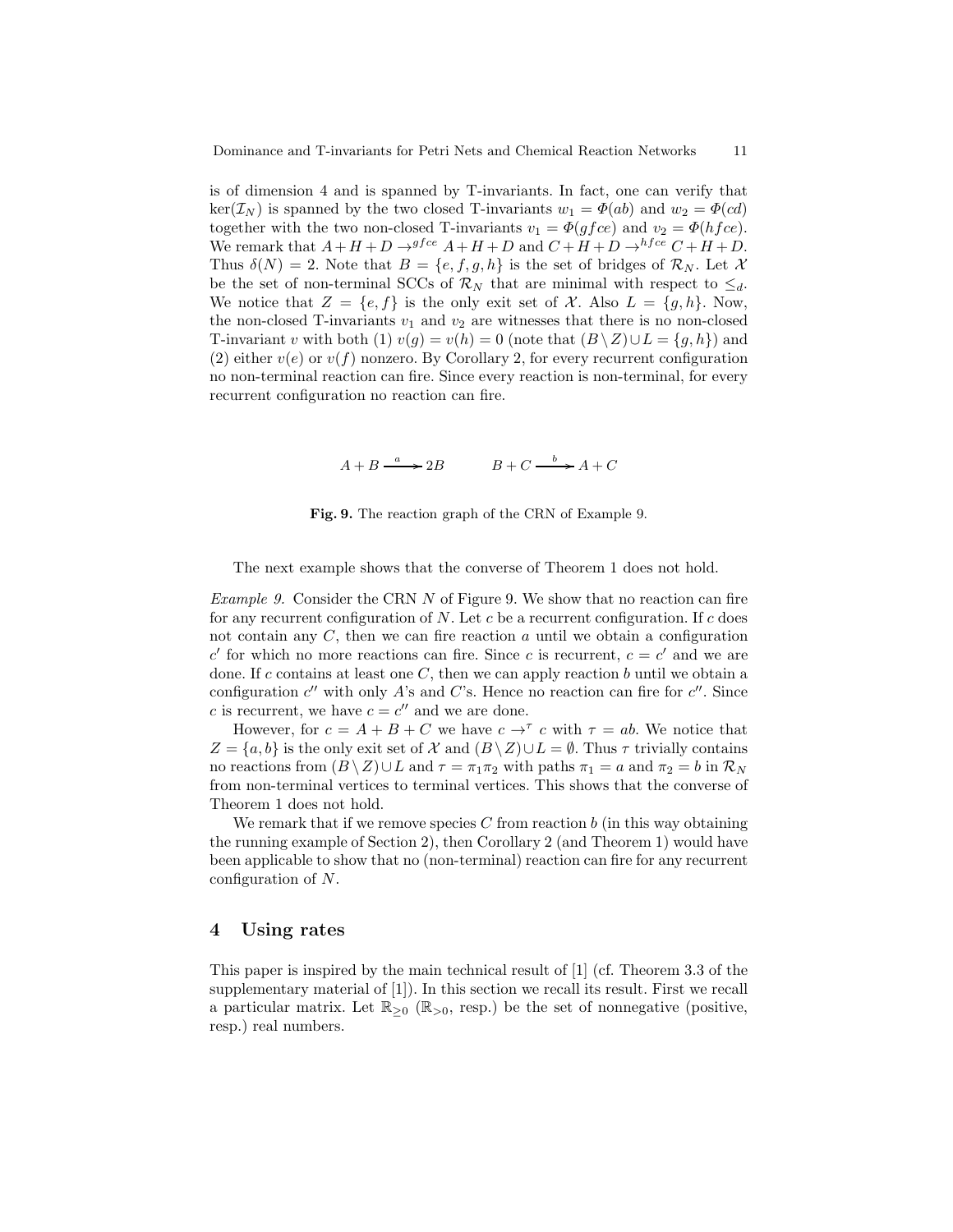**Definition 4.** Let  $N = (S, R, F)$  be a CRN. Let  $V = V(\mathcal{R}_N)$  and let  $\kappa \in \mathbb{R}^R_{>0}$ . We denote by  $\mathcal{K}_{N,\kappa}$  the  $S \times V$  matrix where for each  $x \in V$  the column of  $\mathcal{K}_{N,\kappa}$ belonging to x is equal to  $\sum_{r \in R, \text{in}(r) = x} \kappa(r) \cdot (\text{out}(r) - \text{in}(r)).$ 

The value  $\kappa(r)$  in Theorem 2 may be interpreted as the "rate" of reaction r. Note that the definition of  $\mathcal{K}_{N,\kappa}$  is closely related to the definition of  $\mathcal{I}_N$  (Definition 3). We are now ready to formulate the main technical result of [1].

**Theorem 2** ([1]). Let  $N = (S, R, F)$  be a conservative CRN and  $V = V(\mathcal{R}_N)$ . Let L be the set of non-terminal vertices v of  $\mathcal{R}_N$  such that there is a nonterminal vertex v' of  $\mathcal{R}_N$  with  $v' < v$ . Assume that  $L \neq \emptyset$ .

If some non-terminal reaction can fire for some recurrent configuration c, then for all  $\kappa \in \mathbb{R}^R_{\geq 0}$ , there is a  $w \in \text{ker}(\mathcal{K}_{N,\kappa}) \cap \mathbb{R}^V_{\geq 0}$  with  $\text{supp}(w) \cap L = \emptyset$  and there is a non-terminal vertex x with  $x \in \text{supp}(w)$ .

Theorem 2 is proved in [1] using both intricate probabilistic arguments and methods from mass action kinetics. In [1], the theorem is unnecessarily stated in a probabilistic fashion using the notion of "positive recurrent configuration" for stochastically modeled CRNs: it can be stated in a deterministic way (see Theorem 2 above) by realizing that the configuration space is finite for a given initial configuration in a structurally-bounded CRN. This deterministic formulation and the discrete model (in contrast to mass action) triggered the search of this paper for a combinatorial explanation of this result. We invite the reader to compare the proof techniques used to prove Theorem 2 in [1] and Theorem 1 in this paper.

$$
2B \xrightarrow{b} A + B \xrightarrow{a} 2A
$$

Fig. 10. The reaction graph of the CRN of Example 10.

Note that if  $L = \emptyset$ , then Theorem 2 is silent. We now show an example with  $L = \emptyset$  where Corollary 2 can be applied.

*Example 10.* Consider the CRN N of Figure 10. Note that N is conservative with  $w(A) = w(B) = 1$  as a witness. The only T-invariants v of N are those where  $v(a) = v(b)$ . Let  $Z = \{a\}$  be an exit set of X. Then there is no non-closed Tinvariant v with  $v(b) = 0$  and  $v(a) \neq 0$ . By Corollary 2, no non-terminal reaction can fire for any recurrent configuration c of  $N$ . Since all reactions of  $N$  are nonterminal, no reaction can fire for any recurrent configuration  $c$  of  $N$ . Indeed, one observes that the recurrent configurations of  $N$  are those configurations containing either only  $A$ 's or only  $B$ 's, for which  $a$  and  $b$  cannot fire.

We conjecture that the assumption  $L \neq \emptyset$  can be removed from Theorem 2. In case  $L \neq \emptyset$  is removed from Theorem 2, then Theorem 2 also predicts that no non-terminal reaction can fire for any recurrent configuration of the CRN of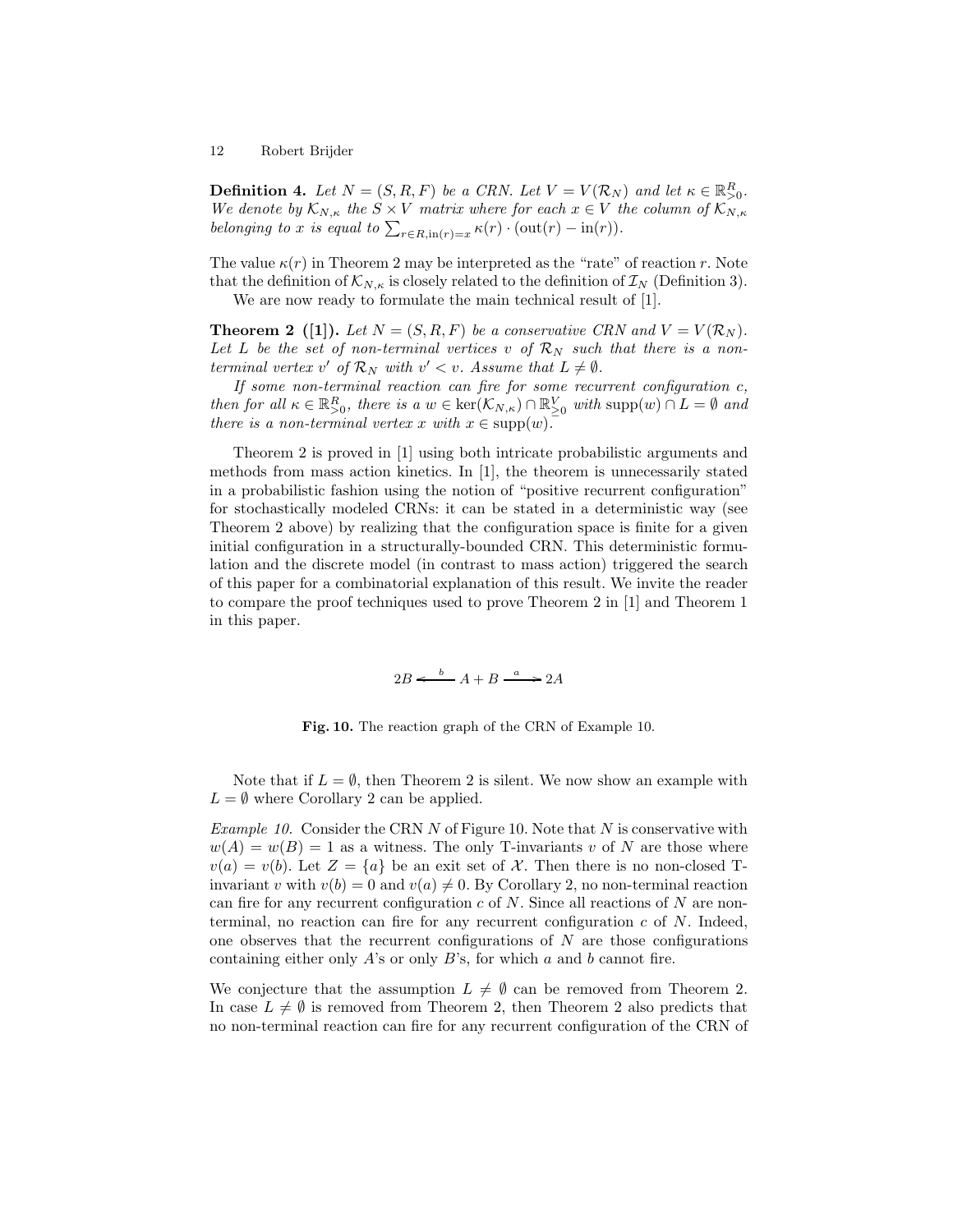$$
A + D \xrightarrow{\begin{array}{c} a \\ \hline b \end{array}} B + D \xrightarrow{\begin{array}{c} c \\ \hline \end{array}} C + D \qquad B + E \xrightarrow{\begin{array}{c} d \\ \hline \end{array}} A + E \xrightarrow{\begin{array}{c} f \\ \hline \end{array}} C + E
$$

$$
2A + D \xrightarrow{g} 3F
$$

Fig. 11. The reaction graph of the CRN of Example 11.

Example 10. Next, we give an example with  $L \neq \emptyset$ , where Corollary 2 can be applied but Theorem 2 is silent.

*Example 11.* Consider the CRN  $N$  of Figure 11. Note that  $N$  is conservative with  $w(X) = 1$  for all species X as a witness. Note that  $A + D < 2A + D$  and so  $L \neq \emptyset$  in Theorem 2. Let  $\kappa \in \mathbb{R}^R_{>0}$ . We have  $\mathcal{K}_{N,\kappa} =$ 

|                | $A+D$            | $B+D$                                                                             | $B+E$ | $A+E$                                            | $2A+D$ $C+D$ $C+E$ 3F |                                        |                     |  |
|----------------|------------------|-----------------------------------------------------------------------------------|-------|--------------------------------------------------|-----------------------|----------------------------------------|---------------------|--|
|                | $A / -\kappa(a)$ |                                                                                   |       | $\kappa(b)$ $\kappa(d)$ $-\kappa(e) - \kappa(f)$ | $-2\kappa(g)$ 0       |                                        |                     |  |
|                |                  | $B \begin{bmatrix} \kappa(a) & -\kappa(b) - \kappa(c) & -\kappa(d) \end{bmatrix}$ |       | $\kappa(e)$ 0                                    |                       | $\theta$                               | $\sim$ 0            |  |
|                |                  | $C$ 0 $\kappa(c)$                                                                 |       | $\kappa(f)$                                      | 0                     | $\theta$                               | $\overline{0}$      |  |
| D <sub>1</sub> |                  |                                                                                   |       |                                                  | $-\kappa(q)$          |                                        | $0 \qquad \qquad 0$ |  |
| $E \perp$      |                  |                                                                                   |       |                                                  | $\theta$              | $\theta$                               |                     |  |
|                | $F \setminus$    |                                                                                   |       |                                                  | $3\kappa(g)$          | $\begin{array}{ccc} & & 0 \end{array}$ |                     |  |

Let  $w \in \mathbb{R}_{\geq 0}^V$  with  $\kappa(a)w(A+D) = \kappa(d)w(B+E) > 0$  and  $w(x) = 0$  for all other  $x \in V$ . Then  $w \in \text{ker}(\mathcal{K}_{N,\kappa}) \cap \mathbb{R}_{\geq 0}^V$  with  $x \in \text{supp}(w)$  for some non-terminal vertex x and supp $(w) \cap L = \emptyset$ . Thus Theorem 2 is silent. On the other hand, none of the non-closed T-invariants of N contains a bridge and so by Corollary 2, no non-terminal reaction can fire for any recurrent configuration of N.

Conversely, despite trying numerous examples, we could not find an example where Theorem 2 predicts that no non-terminal reaction can fire for any recurrent configuration, but where Theorem 1 is silent.

## 5 Discussion

Based on structural properties of CRNs, the main result of this paper (cf. Theorem 1) provides a sufficient condition to analyze the long-term behavior of CRNs. While its proof is using basic combinatorial arguments, the result is powerful enough to apply to a large class of CRNs. Also, the sufficient condition is computationally-efficient to verify for many CRNs. Another such sufficient condition is shown in [1], cf. Theorem 2. We have shown examples of CRNs where Theorem 1 is applicable while Theorem 2 is silent.

Given that discrete CRNs are equivalent to Petri nets, it is curious that the corresponding research areas of CRN theory and Petri net theory have evolved almost independently. In this paper we shown that notions from Petri net theory (in particular, T-invariance) are useful for CRN theory. Similarly, notion such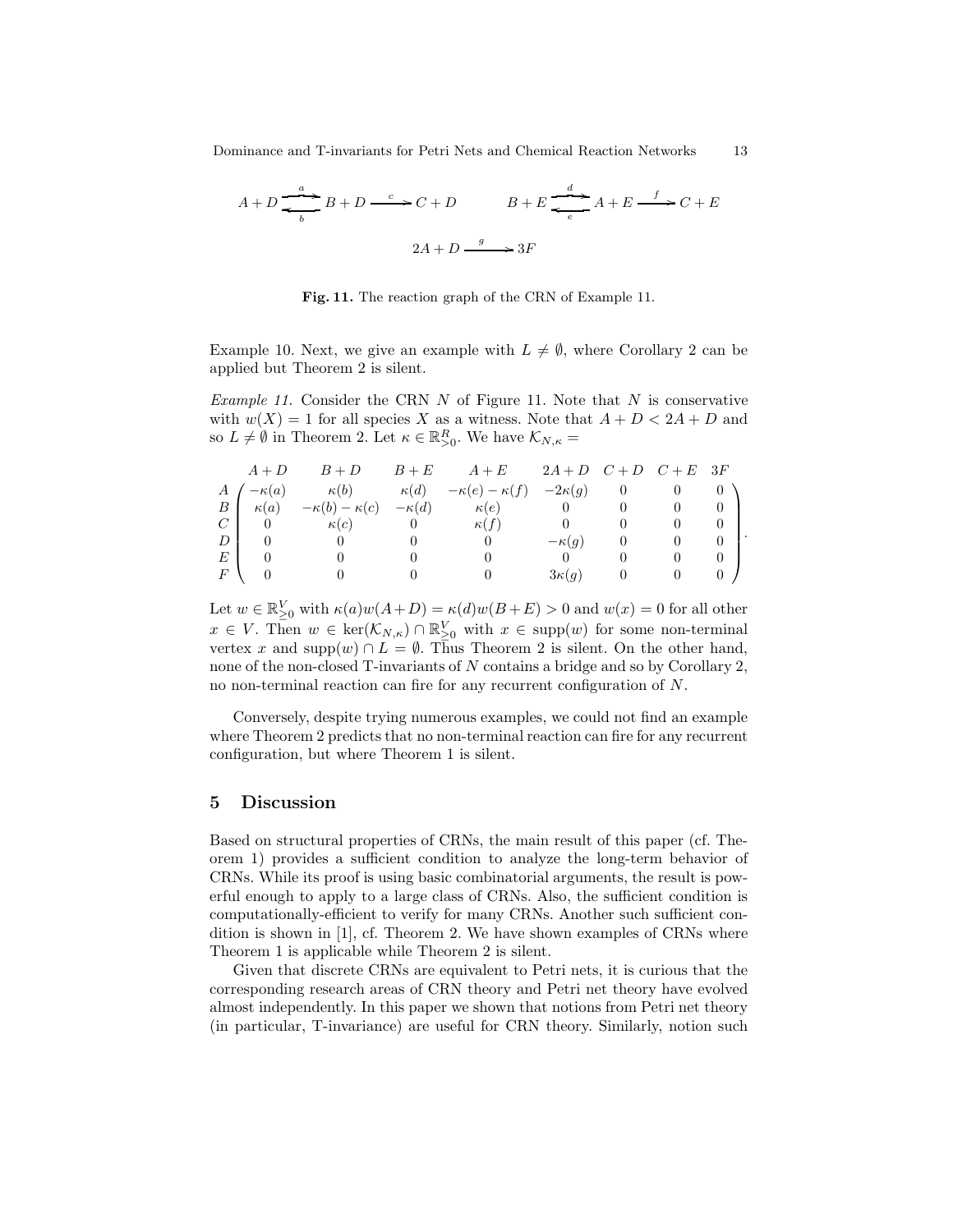#### 14 Robert Brijder

as deficiency, originating from CRN theory, are useful for Petri net theory. At the interface of these two notions is the scarcely-studied notion of non-closed T-invariant, which is crucial in the sufficient condition of Corollary 2. This illustrates that both research areas can significantly profit from each other.

An open problem is resolving whether Theorem 2 is indeed a special case of Theorem 1. Another open problem is to somehow strengthen Theorem 1 in a natural way to make it applicable for CRNs such as the one presented in Example 9.

A further research direction is to incorporate probabilities. One may associate a probability to each T-invariant by multiplying the probabilities of the corresponding reactions. An open problem is to find a probabilistic version of Theorem 1 to make predictions about long-term behavior of probabilistic computational models of CRNs, such as the models of [6, 7, 17].

#### Acknowledgements

We thank David Anderson for kindly explaining his work during the Banff International Research Station (BIRS) workshop on CRNs (14w5167). Also, we thank the organizers of this workshop during which this research was initiated. We are indebted to Matthew Johnston for carefully reading an earlier version of this paper and for providing useful comments. And in particular for finding a counterexample to a conjecture in an earlier version of this paper. We finally thank the five referees for their useful comments. R.B. is a postdoctoral fellow of the Research Foundation – Flanders (FWO).

# References

- 1. D. F. Anderson, G. A. Enciso, and M. D. Johnston. Stochastic analysis of biochemical reaction networks with absolute concentration robustness. Journal of The Royal Society Interface, 11(93), 2014. Supporting online material available.
- 2. R. Aris. Prolegomena to the rational analysis of systems of chemical reactions. Archive for Rational Mechanics and Analysis, 19(2):81–99, 1965.
- 3. R. J. Boucherie and M. Sereno. On closed support T-invariants and the traffic equations. Journal of Applied Probability, 35(2):473–481, 1998.
- 4. R. Brijder. Dominance and deficiency for Petri nets and chemical reaction networks. arXiv preprint, arXiv:1503.04005, 2015.
- 5. H.-L. Chen, D. Doty, and D. Soloveichik. Deterministic function computation with chemical reaction networks. In D. Stefanovic and A. J. Turberfield, editors, Proceedings of the 18th International Conference on DNA Computing and Molecular Programming (DNA 18), volume 7433 of Lecture Notes in Computer Science, pages 25–42. Springer, 2012.
- 6. M. Cook, D. Soloveichik, E. Winfree, and J. Bruck. Programmability of chemical reaction networks. In A. Condon, D. Harel, J. N. Kok, A. Salomaa, and E. Winfree, editors, Algorithmic Bioprocesses, Natural Computing Series, pages 543–584. Springer Berlin Heidelberg, 2009.